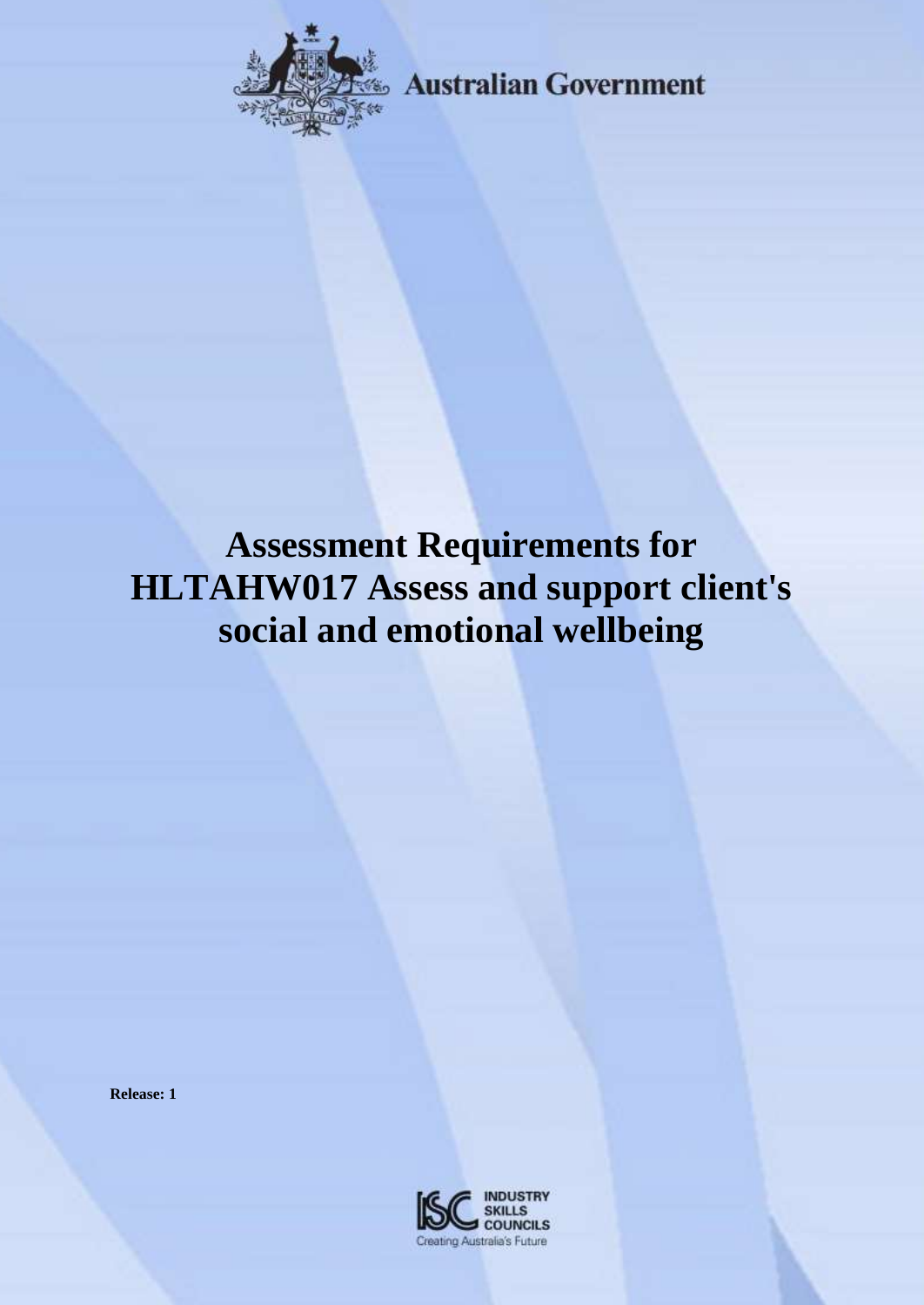#### **Assessment Requirements for HLTAHW017 Assess and support client's social and emotional wellbeing**

| <b>Release</b> | <b>Comments</b>                                                                                                                                         |
|----------------|---------------------------------------------------------------------------------------------------------------------------------------------------------|
| Release 1      | This version was released in HLT Health Training Package release 1.0<br>and meets the requirements of the New Standards for Training<br>Packages.       |
|                | Significant changes to elements and performance criteria.<br>New evidence requirements for assessment, including volume and<br>environment requirements |

#### **Modification History**

#### **Performance Evidence**

The candidate must show evidence of the ability to complete tasks outlined in elements and performance criteria of this unit, manage tasks and manage contingencies in the context of the job role.

There must be evidence that the candidate has:

- assessed the social and emotional wellbeing of at least five clients by:
	- observing, noting and recognising unusual physical, behavioural and body language indicators
	- communicating effectively with client (and significant others) in a culturally safe manner on all occasions
	- discussing with each client their socio-emotional health status, issues and needs
	- maintaining client records and upholding client confidentiality
	- recording accurate, sufficiently comprehensive and relevant client health history and assessment findings for each client
	- distinguishing between effects of transgenerational trauma and grief and psychiatric illnesses
	- consulting team members regarding assessment findings and as otherwise required to support client wellbeing
- supported the social and emotional wellbeing of at least five clients by:
	- initiating timely and appropriate referrals, providing accurate and relevant details to clients, their families and referral agencies
	- explaining/demonstrating/instructing client to use appropriate stress reducing techniques/activities
- Organised and participated in at least one debriefing session following critical incidents or stressful interactions.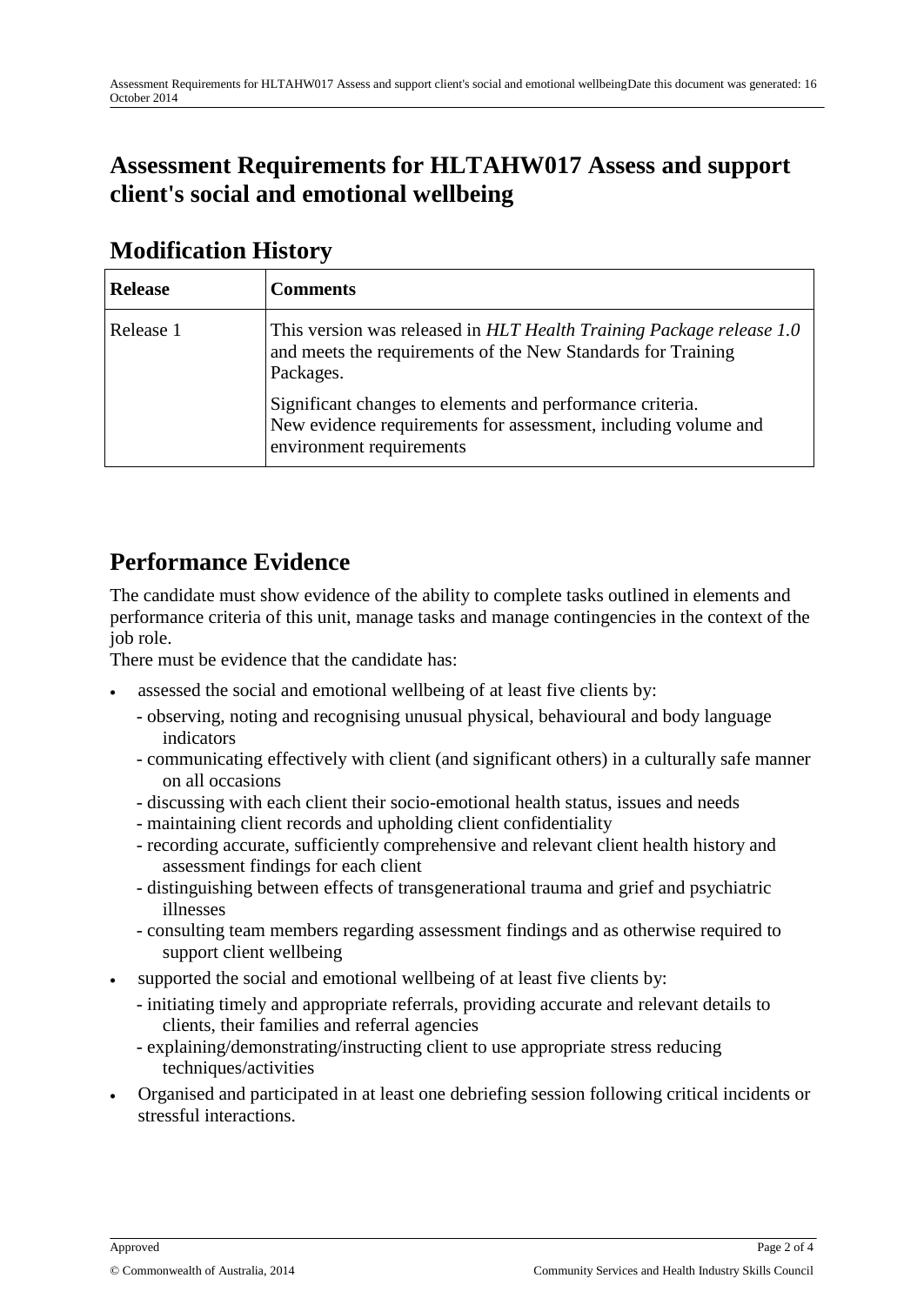## **Knowledge Evidence**

The candidate must be able to demonstrate essential knowledge required to effectively do the task outlined in elements and performance criteria of this unit, manage the task and manage contingencies in the context of the identified work role.

This includes knowledge of:

- organisational policies and procedures and legislation or regulations relating to:
- client confidentiality
- referral, including various levels of urgency, and follow-up of client
- mandatory reporting
- notifiable communicable diseases
- limits of own ability and authority
- reporting procedures
- documentation
- key elements of history-taking in the context of social and emotional health and their significance
- significant problems presented and appropriate avenues of further assessment or action
- common signs/indicators of:
	- mental or psychiatric illness
	- depression
	- alcohol and other drug misuse
	- suicide risk
	- child abuse/sexual assault
- advanced communication techniques to develop trust and elicit sensitive information
- appropriate stress-reducing techniques/activities
- availability of and, referral criteria and processes for social and emotional, alcohol and other drugs and mental health support services
- awareness of culturally secure assessment tools for Aboriginal and Torres Strait Islander peoples
- principles of crisis intervention
- limits of own ability and authority.